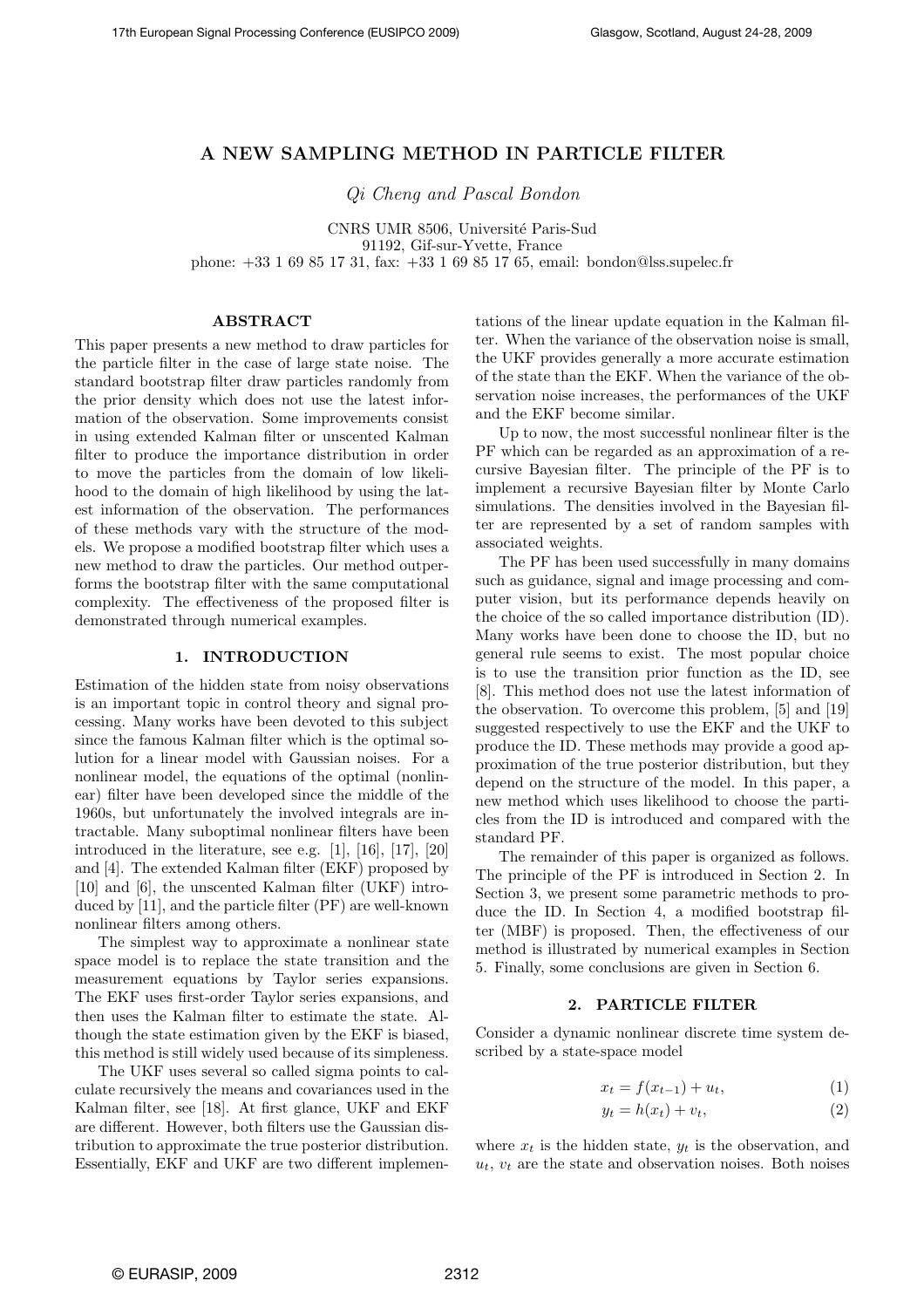are independent and identically distributed sequences and are mutually independent. When we write (1), we always assume implicitly that  $u_t$  is independent of  $\{x_{t-k}, k \geq 1\}$ . This condition is natural when the process  $(x_t)$  is generated from the model in the increasing time order. Then,  $x_t$  is a homogeneous Markov chain, i.e., the conditional probability density of  $x_t$  given the past states  $x_{0:t-1} = (x_0, \ldots, x_{t-1})$  depends only on  $x_{t-1}$ through the transition density  $p(x_t|x_{t-1})$ , and the conditional probability density of  $y_t$  given the states  $x_{0:t}$  and the past observations  $y_{1:t-1}$  depends only on  $x_t$  through the conditional likelihood  $p(y_t|x_t)$ . We further assume that the initial state  $x_0$  is distributed according to a density function  $p(x_0)$ .

The objective of filtering is to estimate the posterior density of the state given the past observations  $p(x_t|y_{1:t})$ . A recursive update of the posterior density as new observations arrive is given by the recursive Bayesian filter defined by

$$
p(x_t|y_{1:t-1}) = \int p(x_t|x_{t-1})p(x_{t-1}|y_{1:t-1})dx_{t-1}, \quad (3)
$$

$$
p(x_t|y_{1:t}) = \frac{p(y_t|x_t)p(x_t|y_{1:t-1})}{p(y_t|y_{1:t-1})},
$$
\n(4)

where the conditional density  $p(y_t|y_{1:t-1})$  can be calculated by

$$
p(y_t|y_{1:t-1}) = \int p(y_t|x_t)p(x_t|y_{1:t-1})dx_t.
$$

The difficulty to implement the recursive Bayesian filter is that the integrals are intractable, except for a linear Gaussian system in which case the closed-form solution of the integral equations is the well known Kalman filter introduced by [12].

The PF uses Monte Carlo methods to calculate the integrals. The posterior density  $p(x_{0:t}|y_{1:t})$  is represented by a set of N random samples  $x_{0:t}^i$  (particles) drawn from  $p(x_{0:t}|y_{1:t})$  with associated normalized positive weights  $\omega_t^i$  ( $\sum_i \omega_t^i = 1$ ). The posterior density is approximated by the discrete distribution,  $\sum_{i=1}^{N} \omega_t^i \delta_{x_{0:t}^i}$ , and the conditional expectation of any integrable function  $g(x_{0:t})$  is approximated by the finite sum,

$$
E[g(x_{1:t})|y_{1:t}] = \int g(x_{1:t})p(x_{1:t}|y_{1:t})dx_{1:t} \simeq \sum_{i=1}^{N} \omega_t^i g(x_{1:t}^i).
$$

In general, it is difficult to sample directly from the full posterior density. To overcome this difficulty, the method of importance sampling is used, see e.g. [15]. The particles  $x_{1:t}^i$  are drawn from an easy sampling ID  $q(x_{1:t}|y_{1:t})$  and we define the non-normalized weights as

$$
\omega_t^i = \frac{p(x_{1:t}^i|y_{1:t})}{q(x_{1:t}^i|y_{1:t})}.
$$

The ID is chosen to factorize such that

$$
q(x_{1:t}|y_{1:t}) = q(x_t|x_{t-1}, y_t)q(x_{1:t-1}|y_{1:t-1}),
$$

in order that the weights can be updated sequentially as

$$
\omega_t^i \propto \omega_{t-1}^i \frac{p(y_t|x_t^i)p(x_t^i|x_{t-1}^i)}{q(x_t^i|x_{t-1}^i, y_t)}.\tag{5}
$$

We can implement recursively a basic sequential importance sampling (SIS) PF in the following steps, see  $[2]$ :

- 1. Sample the particles  $x_t^i \sim q(x_t | x_{t-1}^i, y_t);$
- 2. Update the weights according to (5).

An important problem of the PF is the degeneracy problem. After a few iterations, only few particles have non negligible weights and the estimation may become unreliable. The sampling importance resampling filter has been developed by [8] to overcome this drawback. The objective of resampling is to eliminate samples with low importance weights and multiply samples with high importance weights. Several methods of resampling have been developed, such as the multinomial resampling, the residual resampling and the systematic resampling. In this paper, we use the residual resampling.

### 3. THE STATE-OF-ART TO PRODUCE THE IMPORTANCE DISTRIBUTION

Choosing the ID is one of the key problems in the PF. The optimal ID satisfies  $q(x_t|x_{0:t-1}, y_{1:t})$  =  $p(x_t|x_{t-1}, y_t)$  and fully exploits the information in both  $x_{t-1}$  and  $y_t$ , see e.g. [5]. In practice, this distribution is unknown for a general nonlinear model and therefore, it is impossible to sample from it. The second choice of ID is the transition density for its easiness to sample and leads to the standard bootstrap filter (BF). This is the most popular choice, but since  $p(x_t|x_{t-1})$  does not use the latest information of  $y_t$ , the performance of the BF varies with the variance of the observation noise. When this variance is small or the variance of the state noise is large, the BF performs badly.

Many methods have been developed to produce an ID which uses the latest information of  $y_t$ . [5] have proposed to use the method of local linearization to generate the ID. Then, EKF, UKF and Gaussian-Hermite filters have been used by [9] to produce the ID. Since these filters use the latest information of  $y_t$ , the choice of local linearization method may improve the performance of the PF when the variance of the observation noise is small. In the same vein, a Gaussian particle filter was proposed by [13] which uses a Gaussian distribution to approximate the true posterior distribution.

The auxiliary particle filter (APF) is a popular variant of the standard PF. The essential of the APF is to reserve the most possible survival particles in the simulation. The APF uses the expectation  $E[x_t|x_{t-1}^i]$  to characterize  $p(x_t|x_{t-1}^i)$ . When the variance of the state noise is small, this method performs very well. When the variance of the state noise is large, the distribution  $p(x_t|x_{t-1}^i)$  could not be characterized by  $E[x_t|x_{t-1}^i]$ , and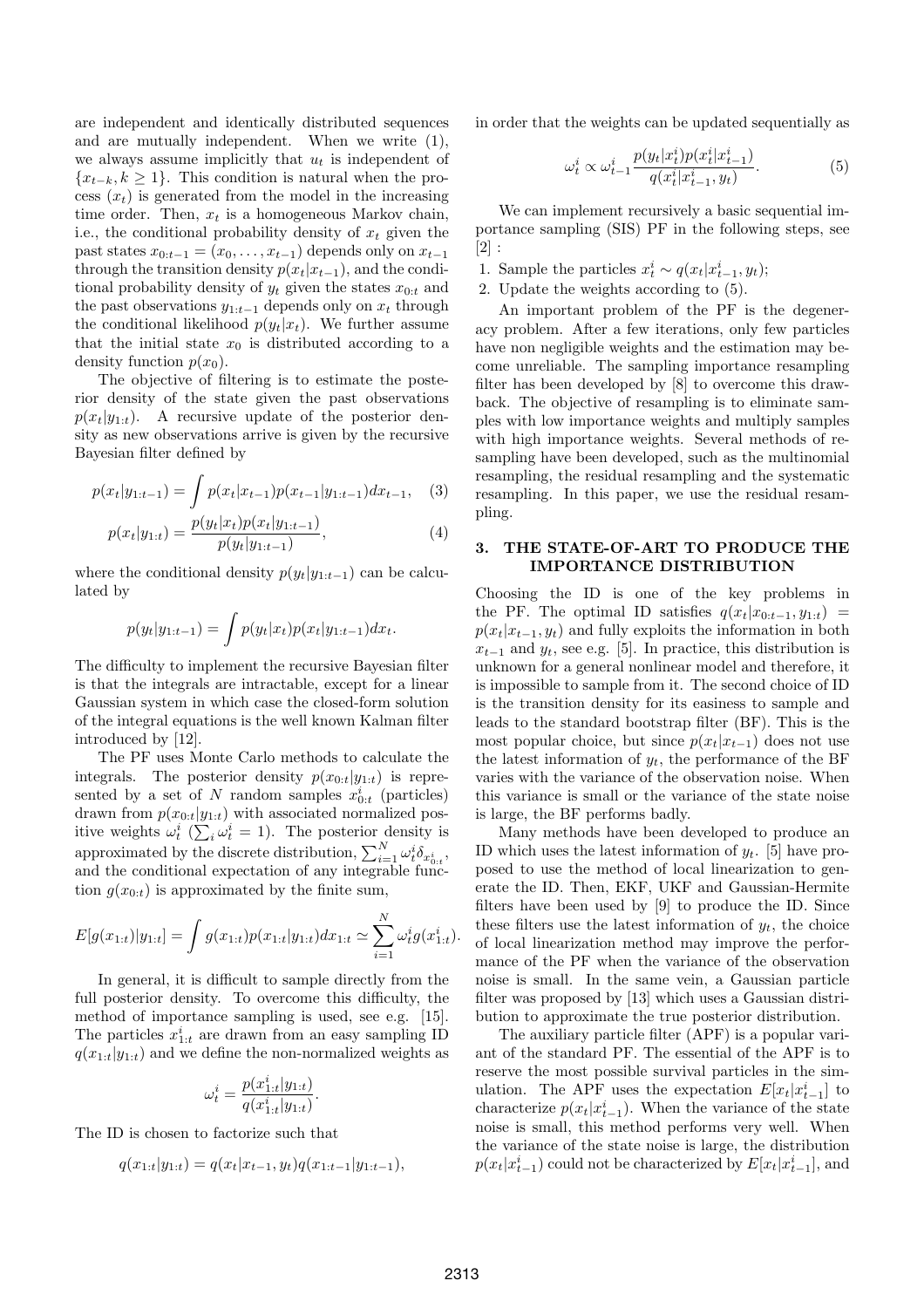it was pointed out by [2] that the use of the APF can degrade the performance.

Other existing nonlinear filtering techniques can be used to produce the ID. For instance, [21] have used the adaptive nonlinear filter proposed by [14], and [22] have considered the nonlinear projection filter introduced by [3]. Of course, the better the nonlinear filtering techniques approximate the true posterior distribution of the state, the better these methods perform.

These methods may perform better than the BF, but of course they depend on the structure of the models. In the next section, a new method is introduced to draw particles in the PF.

## 4. A NEW SAMPLING METHOD FOR PARTICLE FILTER

To improve the performance of the PF, we may either draw more particles or use the information in  $y_t$  and let the particles move toward the region of high likelihood. This is the principle used by [19], [9], [21], and [22]. Nevertheless, these techniques are valuable only for some specific models. Up to now, there is no algorithm can outperform the BF in the general nonlinear non Gaussian models with large state noise. The local linearization PF works worse than the BF, because the posterior density of the state is quite different from the Gussian density. This is clear shown in our numerical examples later. The APF is only valid in the condition of small state noise. When the state noise is large, the prior function contains few information to predict the future state. The shape of the likelihood function is closer to the posterior function of the state. In this case, as pointed out by [19]: " It is therefore of paramount importance to move the particles towards the regions of high likelihood."

We propose a new technique that may be used for any nonlinear system described by the state-space model  $(1)$ – $(2)$  with large state noise. Our method uses a twostage sampling technique :

- 1. For  $j = 1, ..., M$ , draw  $x_t^{i,j} \sim p(x_t | x_{t-1}^i)$  and compute the conditional likelihood  $p(y_t|x_t^{i,j})$ .
- 2. Select the particle  $x_t^{i,j^*}$  whose conditional likelihood is maximum and set  $x_t^i = x_t^{i,j^*}$ .

In the first step, the particles move randomly according to the prior information like in the BF, and in the second step, the information  $y_t$  is used to select the particle with the maximum conditional likelihood. This new sampling schema uses  $M$  as a compromise parameter between the prior function and the likelihood. When  $M = 1$ , only the prior information is used, this is the conventional BF; when M increases, more observation information is used. The resulting algorithm is the following :

Remark 1. In the MBF, we select particles from the prior density with high likelihood. Essentially, this idea is the same as the resampling which chooses particles according to their likelihood.

| Algorithm 1 Modified bootstrap filter (MBF)                    |
|----------------------------------------------------------------|
| Initialization, $t = 0$                                        |
| for $i=0$ to N do                                              |
| Draw particle $x_0^i \sim p(x_0)$ and set $t = 1$              |
| end for                                                        |
| for $t = 1$ to T do                                            |
| for $i = 1$ to N do                                            |
| for $j = 1$ to M do                                            |
| Draw particle $x_t^{i,j} \sim p(x_t   x_{t-1}^i)$              |
| Compute the conditional likelihood $p(y_t x_t^{i,j})$          |
| end for                                                        |
| Select $x_t^{i,j^*}$ such that $p(y_t x_t^{i,j^*})$ is maximum |
| Set $x_t^i = x_t^{i,j^*}$                                      |
| end for                                                        |
| Resample particle from the $x_t^i$ according to the            |
| weights $\omega_t^i$                                           |
| end for                                                        |

Remark 2. In the MBF, the ID depends on M. It is difficult to get ID's analytical expression. It can be approximated by the prior function. The weight can be approximated by

$$
\omega_t^i \approx \frac{p(y_t|x_t^i)p(x_t^i|x_{t-1}^i)}{p(x_t^i|x_{t-1}^i)} = p(y_t|x_t^i).
$$

**Remark 3.** M is an integer and  $M < \infty$ . How to choose  $M$  is the key point in the MBF.  $M$  is chosen accordingly to the ratio of the state noise variance and the observation noise variance. M increases when this ratio increases.

Remark 4. The MBF is different from the APF which chooses the particles whose conditional expectation has high conditional likelihood. The MBF is used in the scenario of a large state noise, while the APF is used in the scenario of small state noise.

#### 5. NUMERICAL EXAMPLES

It is difficult to compare the performances of nonlinear filters by a theoretical analysis since in general an explicit expression of the estimation error is not available. We compare the MBF with the BF, the PFEKF (PF with the EKF to produce the ID), the UPF (PF with the UKF to produce the ID), PFMCMC (PF with the Markov chain Monte Carlo resampling, see [7]) through numerical simulations. We show that the MBF using  $N$ particles is more efficient than the BF using  $N$  particles, but the implementation time is slightly longer. Now, for a same implementation time (which means using more than  $N$  particles in the BF), we show that the MBF still outperforms the BF.

We consider a nonlinear model which was used in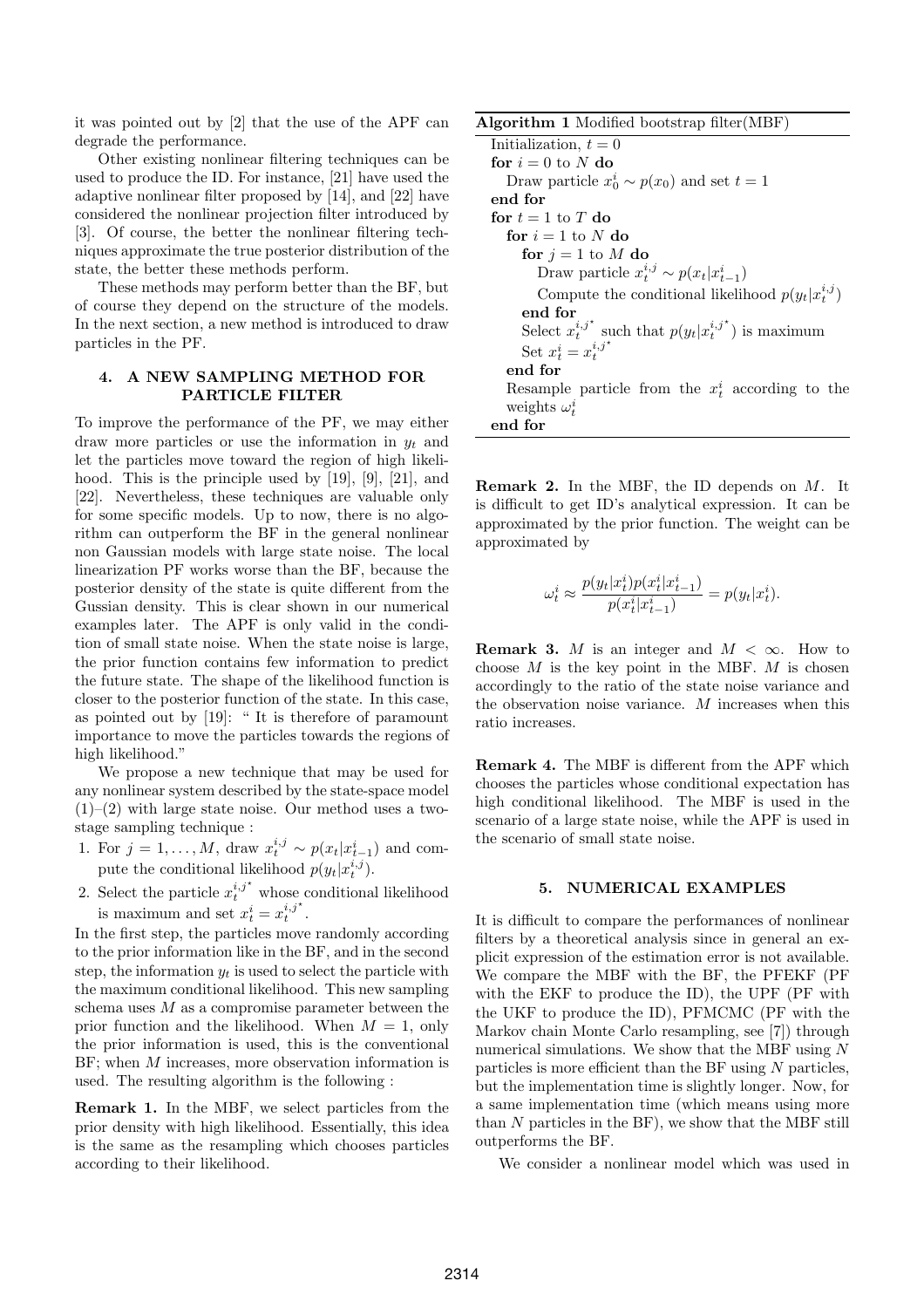| Filter (Sample size)          | $\mu$    | $\sigma^2$        | Time  |
|-------------------------------|----------|-------------------|-------|
| $\overline{\rm BF}$ (600)     | 3.51     | 0.98              | 2.94  |
| BF(2000)                      | 3.41     | 0.54              | 9.96  |
| PFMCMC(600)                   | 3.45     | 0.53              | 6.63  |
| PFMCMC(2000)                  | $3.35\,$ | 0.39              | 21.91 |
| PFEKF(600)                    | 21.67    | $\overline{1.06}$ | 11.02 |
| UPF(600)                      | 21.72    | 1.06              | 19.68 |
| $\overline{\text{MBF}}$ (600) | 3.34     | 0.33              | 9.01  |

Table 1: Comparison of estimation result by different filters

[19] and is given by

$$
x_t = -40 + \sin(w\pi(t-1)) + \frac{x_{t-1}}{2} + u_t,
$$
  

$$
y_t = \begin{cases} \frac{x_t^2}{5} + v_t, & t \le 30, \\ \frac{x_t}{2} - 2 + v_t, & t > 30, \end{cases}
$$

where  $w = 4e - 2$ ,  $u_t$  follows a  $\Gamma(80, 0.5)$  distribution, and  $v_t$  follows a  $N(0, 1)$  distribution. We want to estimate the hidden states  $x_t$  for  $t = 1, \ldots, T$ . Let  $\hat{x}_t = \frac{1}{N}$  $\frac{1}{N} \sum_{i=1}^{N} x_i^i$  be the estimation of  $x_t$  obtained by the N particles  $x_t^i$  after resampling. To measure the performance of estimation of the states  $x_t$  for  $t = 1, \ldots, T$ , we introduce the root mean-squared error

$$
RMSE = \sqrt{\frac{1}{T} \sum_{t=1}^{T} (x_t - \hat{x}_t)^2}.
$$

We calculate RMSE with  $T = 60$  for both algorithms using different numbers of particles. We take  $M = 3$  in the MBF. The experiment is repeated 100 times independently.

In Table 1,  $\mu$  and  $\sigma^2$  denote the estimated mean and variance of RMSE calculated over the 100 realisations. Time denotes the computation time of our Matlab code expressed in seconds and measured on a PC with a Pentium D at 3.40 GHz. We see that for a same number of particles (600), the MBF outperforms the BF in terms of mean and variance of the RMSE but the computation time is multiplied by 3. Now, when the BF uses 2000 particles and the MBF uses 600 particles, the MBF still outperforms the BF but using less time. This is the advantage of the MBF with respect to the BF. The PFEKF and the UPF provide worse performances than the basic BF. The PFMCMC could improve the performance of the basic BF but it uses more time. When using 600 particles in the PFMCMC, its performance is better than the BF but worse than the MBF, while it uses more time than the BF but less time than the MBF. When 2000 particles is used in the PFMCMC, it works still worse than the MBF using 600 particles, but it uses much more time than the MBF. We conclude that the MBF is the best filter when the same computing time is used.

When the same number of particles (600) is used, since the MBF exploits the observation information of  $y_t$ , it outperforms the BF. This is easy to understand. When 2000 particles are used in the BF, the performance of the MBF is still better then the BF. Because the MBF chooses the most possible survival particles which are different from the BF. Furthermore, these 600 particles of the MBF are better than the best 600 particles of the PF because they include the observation information.

In Figure 1, we show for one realisation the result of the state estimation  $x_t$  for  $t = 1, \ldots, 60$  obtained after resampling, using 2000 particles in the BF and PFMCMC, 600 particles in the MBF. We see that the results are more precise with the MBF than with the BF and the PFMCMC . This is confirmed by Table 1.

In Figure 2, we show for the same realisation the result of the state estimation  $x_t$  for  $t = 1, \ldots, 60$  obtained after resampling, using 600 particles in the MBF, the PFEKF and the UPF. It is clear that the PFEKF and the UPF provide very bad results of the estimation. It is because that the posterior density of the state is quite different from the Gaussian distribution. The MBF is better than both the PFEKF and UPF.



Figure 1: State estimation using 2000 particles in the BF and the PFMCMC, using 600 particles in the MBF

# 6. CONCLUSION

We have proposed a modification of the standard PF for nonlinear filtering. The idea is to select particles with high conditional likelihood. Our algorithm outperforms the PF with the same computational complexity when the state noise is large. In the future, it will be